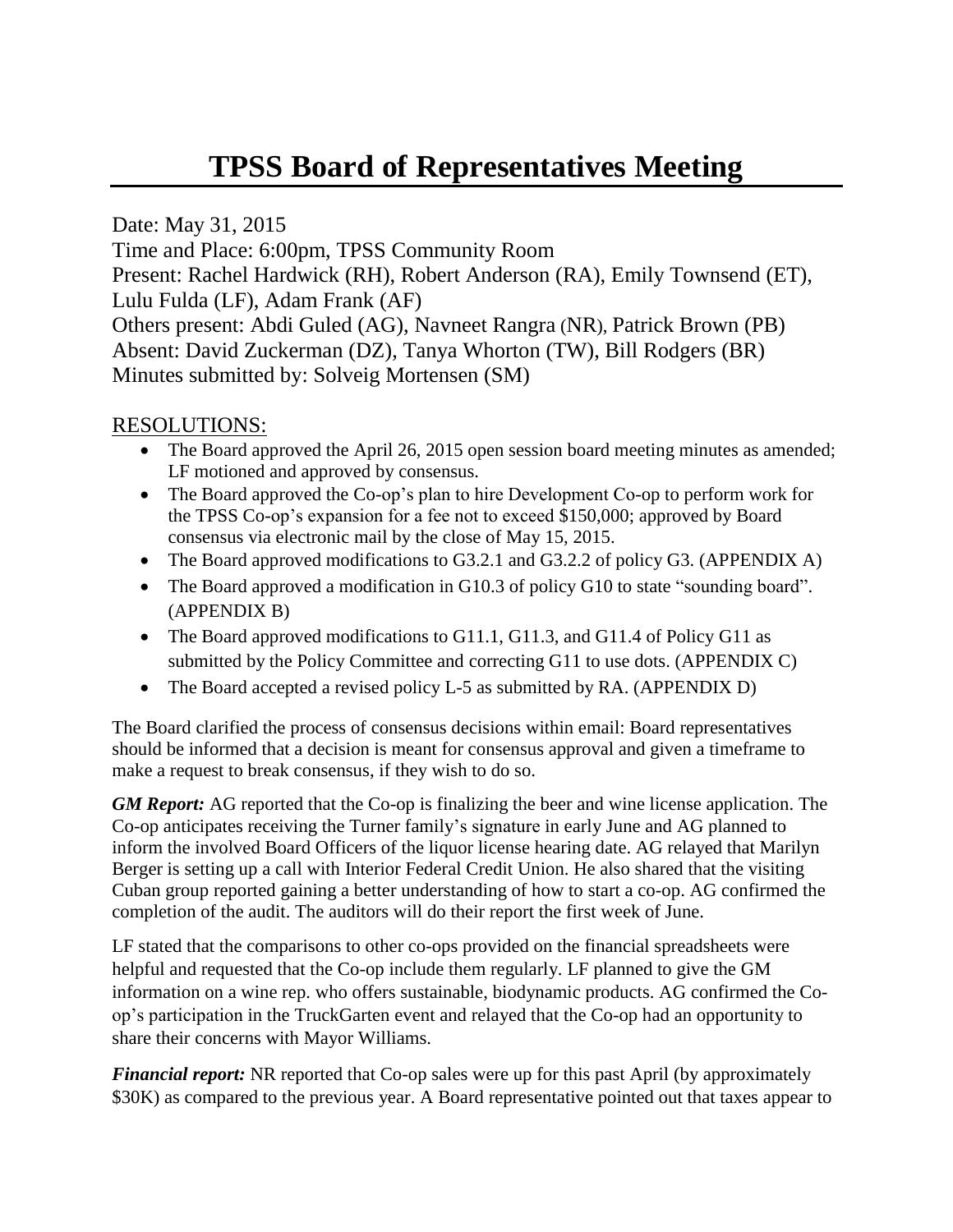have risen while payroll has fallen. NR explained how the state taxes were the ones that ADP could not retrieve from the Co-op's records and this contributed to this outcome.

NR explained the notably higher expenses shown for April 2014: for advertising and marketing, increased costs were likely due to the Washington Post ad; for computer/equip., unexpected computer costs may have contributed; for building/maintenance/repairs, heating and cooling may have fluctuated; and, for governance, the audit was a major cost. NR recommended that for the future the Co-op consider a review rather than a full audit. **Management planned to re-send the Board the article that compares financial reviews to audits and a pricing snapshot.**

The Board asked the Finance Manager, NR to review the reason for the negative \$84K net income for March (2015). NR recounted how this figure partially results from the \$50K worth of pre-paid taxes that were entered in March and partially results from the journal entries that the Co-op wrote off for the SS store—costs that the TP store carried for the SS store. **NR planned to send the Board a spreadsheet that explained the write-off and adjusted journal entries which negatively affected March's net income.** 

The Board discussed gaining a better understanding of whether the Co-ops discount programs, which are increasing sales, are also positively affecting the Co-op's net income. **Management planned to provide data that shows the effects of the Co-op's discounts and Mad Money program in the areas of sales, cogs, and net profit for the months of January-May; management also agreed to show what the average basket size is/how much profit is made on a basket for the same months**.

*Member-Owners Meeting***:** LF confirmed June 28 as the date for the spring Member-Owners meeting (12-1pm lunch/1:15-3:30pm meeting at Historic Takoma). LF and the Board discussed the budget for the event and planned to use black and white postcards; have the Board serve lunch that includes a meat option; not have a band for this meeting; and possibly hold the lunch at the fire station. For a future Board meeting, LF suggested that the Co-op discuss whether to aim for a more festive atmosphere for Member-Owner's meetings and the order of lunch versus meeting time. The Board developed a draft agenda for the Member-owners meeting and confirmed a plan to meet with the facilitator. The Board conveyed that it should be the Co-op's decision as to whether meeting participant's Co-op membership should be verified at the door.

**Policy Committee:** In discussing Policy G3, the Board recognized that the current policy does not reflect or make provision for an ad-hoc committee, the Policy Committee, to put forth policies for Board review. The Board resolved this by modifying G3.2.2 to state "the Board president or their designee…." The Board also agreed to modify G3.2.1 to set an earlier timeframe for the submittal of policy modifications.

The Policy Committee and Board discussed how the former, December 2011, Financial Conditions Policy included an expenditure policy, which required Board authorization for various types of expenditures. The Policy Committee planned to revisit the inclusion of parts or all of this expenditure policy in the current policy register—including what amounts would require Board authorization and who would sign to authorize—and make a recommendation at the next Board meeting,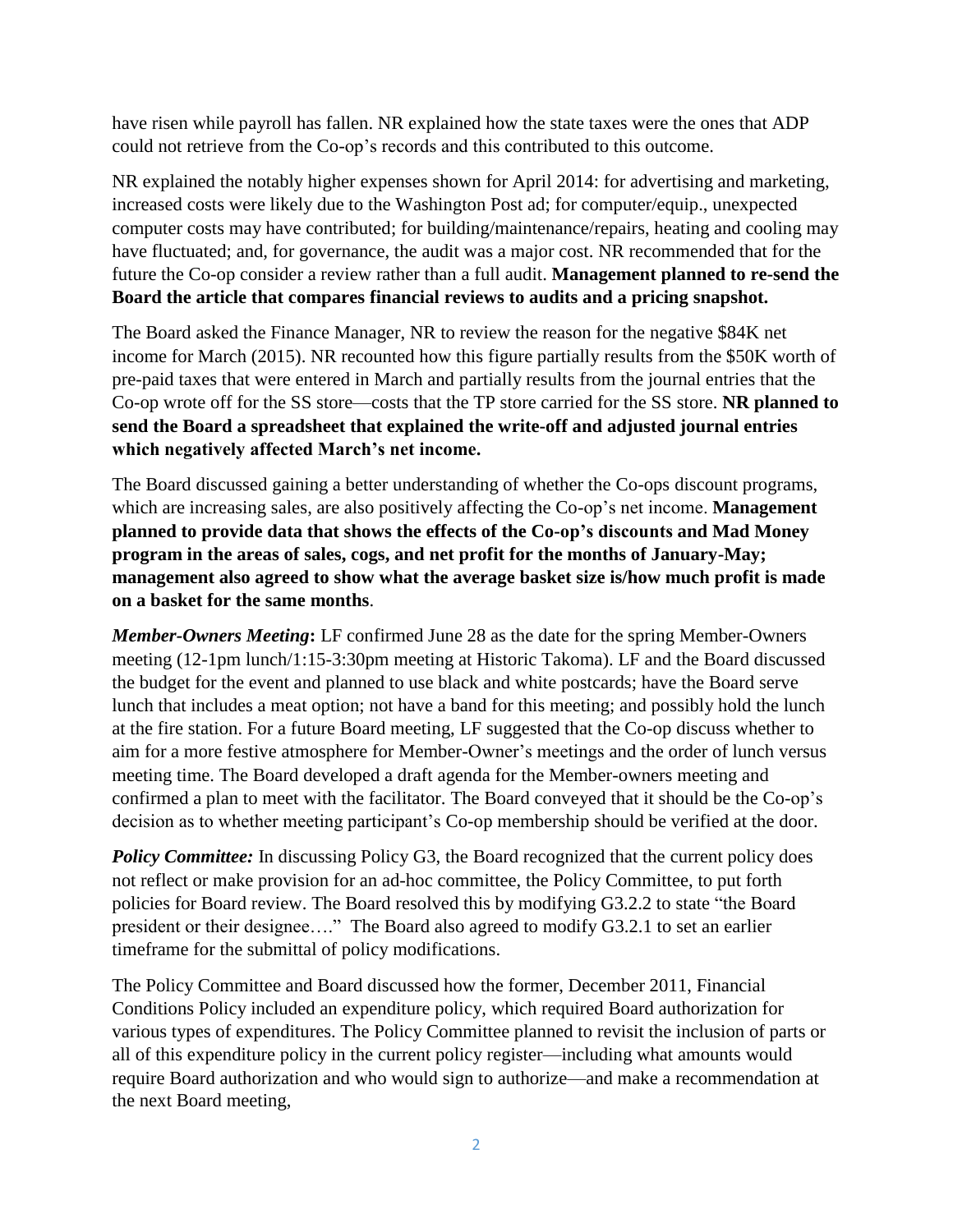The Policy Committee (PC) reviewed Policy G and G1 and did not present changes; the Board agreed. In reviewing Policy G and how well the Board is monitoring itself, the Board discussed using Survey Monkey as a way to verify that Board reps. have read the materials for Board meetings.

The Policy Committee planned to follow-up on the use of "directors" versus "representatives" throughout the register.

Meeting adjourned 8:35pm

BOARD ATTENDANCE TALLY: Term 2015: Rep. Dec. Jan. Feb. Mar. Apr. May Anderson \* \* \* \* \* \* Frank \* \* \* \* \* \* Fulda \* \* \* \* \* Hardwick Richards \* resigned Rodgers \* \* \* \* \* Townsend \* \* \* \* \* Whorton  $*$  \* \* \*<br>
Tuckerman \* \* \* \* \* Zuckerman \* \* \* \* \*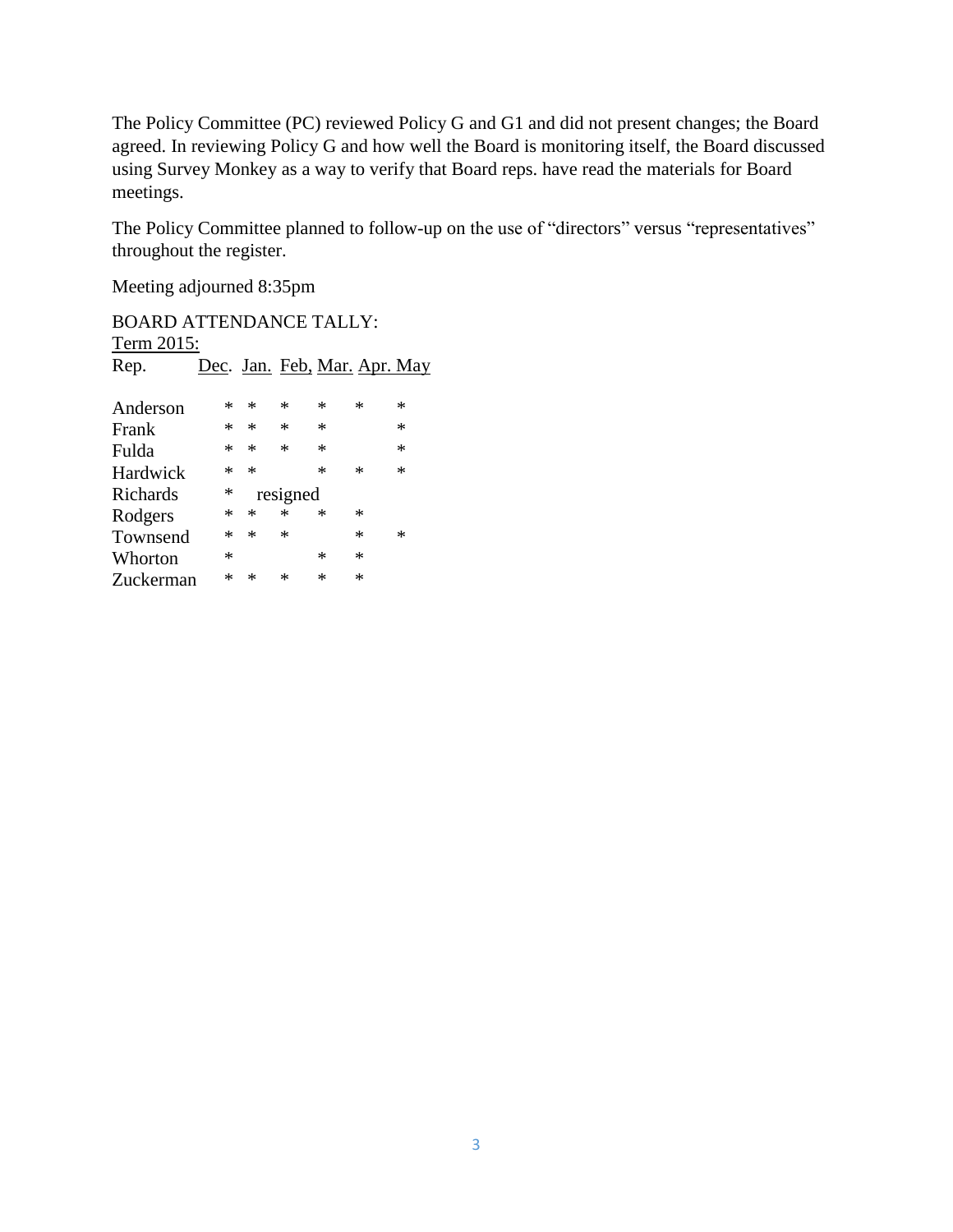### APPENDIX A:

Policy Type: Governance Process Policy Title: G3 – Agenda Planning Adopted: July 2002 Last Revised: May 2015

To accomplish its job with a governance style consistent with Board policies, the Board will follow an annual agenda that (1) annually completes re-exploration of Ends policies and links with owners, (2) continually improves Board performance through Board education and enriched input and deliberation, and (3) ensures efficient use of Board meeting time and input from and prior review by all directors. Accordingly:

G3.1. The Board's annual governance cycle will start with the Board's development in July of its agenda for the next year. The Board calendar will include all Board events such as ownership meetings, Board training, monitoring schedule, and review of specific policies. The calendar will be reviewed on a regular basis.

G3.2. At the end of each Board meeting, the Board's current policy discussion and the annual calendar will provide the basis for determining the broad outlines of the next meeting's agenda. The following process will be used to determine the Board's agenda:

G3.2.1 In the interim before the next meeting, directors should review the designated policy areas scheduled for the meeting the following month and consider if there are policies that they would like to see added, modified, or deleted. They should then prepare a written statement describing these policy changes, along with a discussion of their rationale, for review by other directors.

G3.2.2 The Board president and/or their designee will collect these written statements, determine relevancy and priority for discussion, and produce an agenda for the Board meeting the following month and provide that agenda to the Board president at least two weeks prior to the meeting. Urgent items that show up in the interim and require Board attention may also be included. The Board president and/or their designee will report on all proposed changes as well as its own recommendations regarding those policies.

G3.2.3 General Manager monitoring reports will be included on a "proposed agenda" discussion is necessary only if monitoring reports show policy violations or if policy criteria are to be reviewed.

G3.2.4 The agenda and all written statements and reports will be included in the next Board packet.

G3.2.5 The agenda, as so determined, may be modified by the Board at the beginning of the next meeting.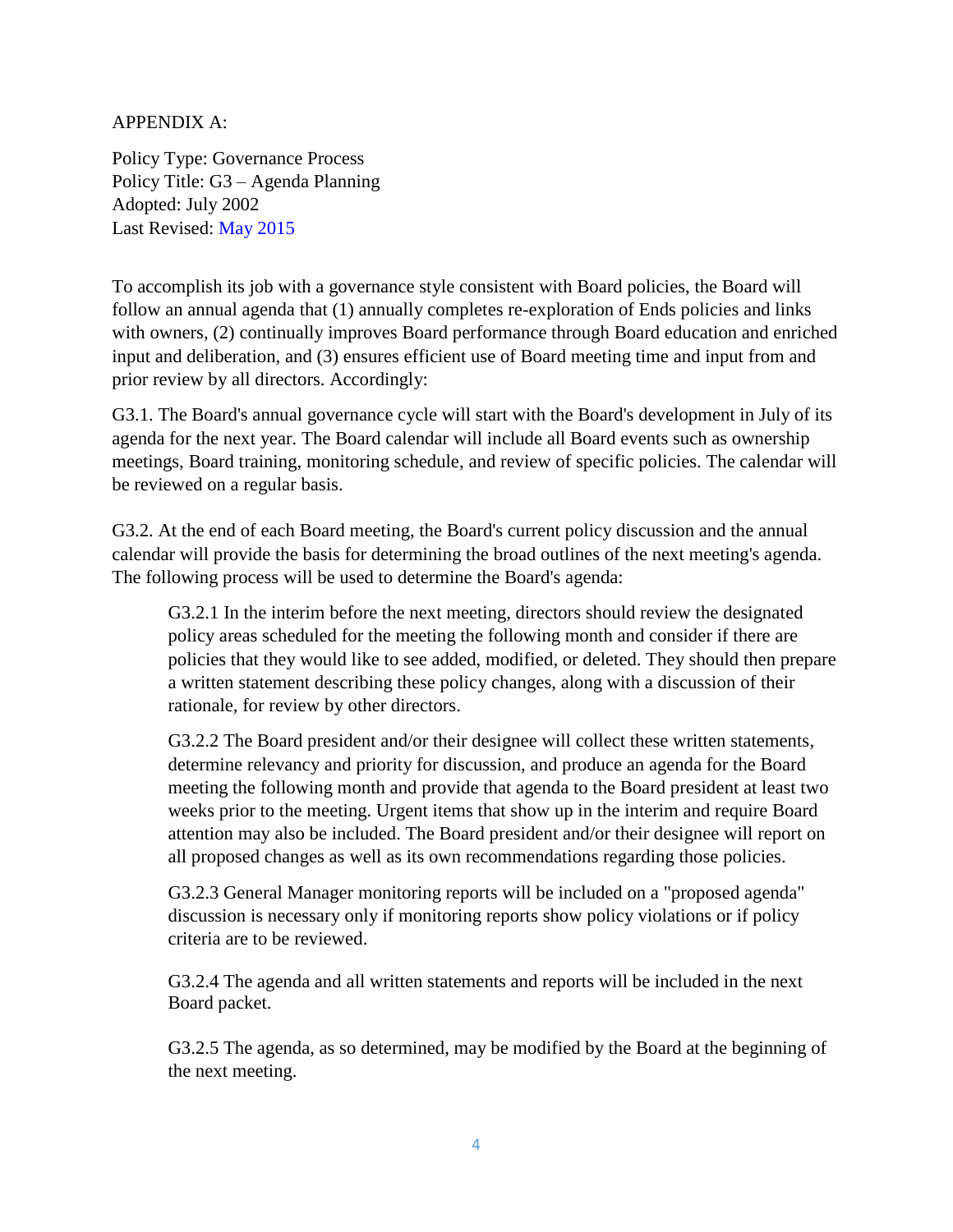MONITORING: This policy will be monitored annually through the Board self-evaluation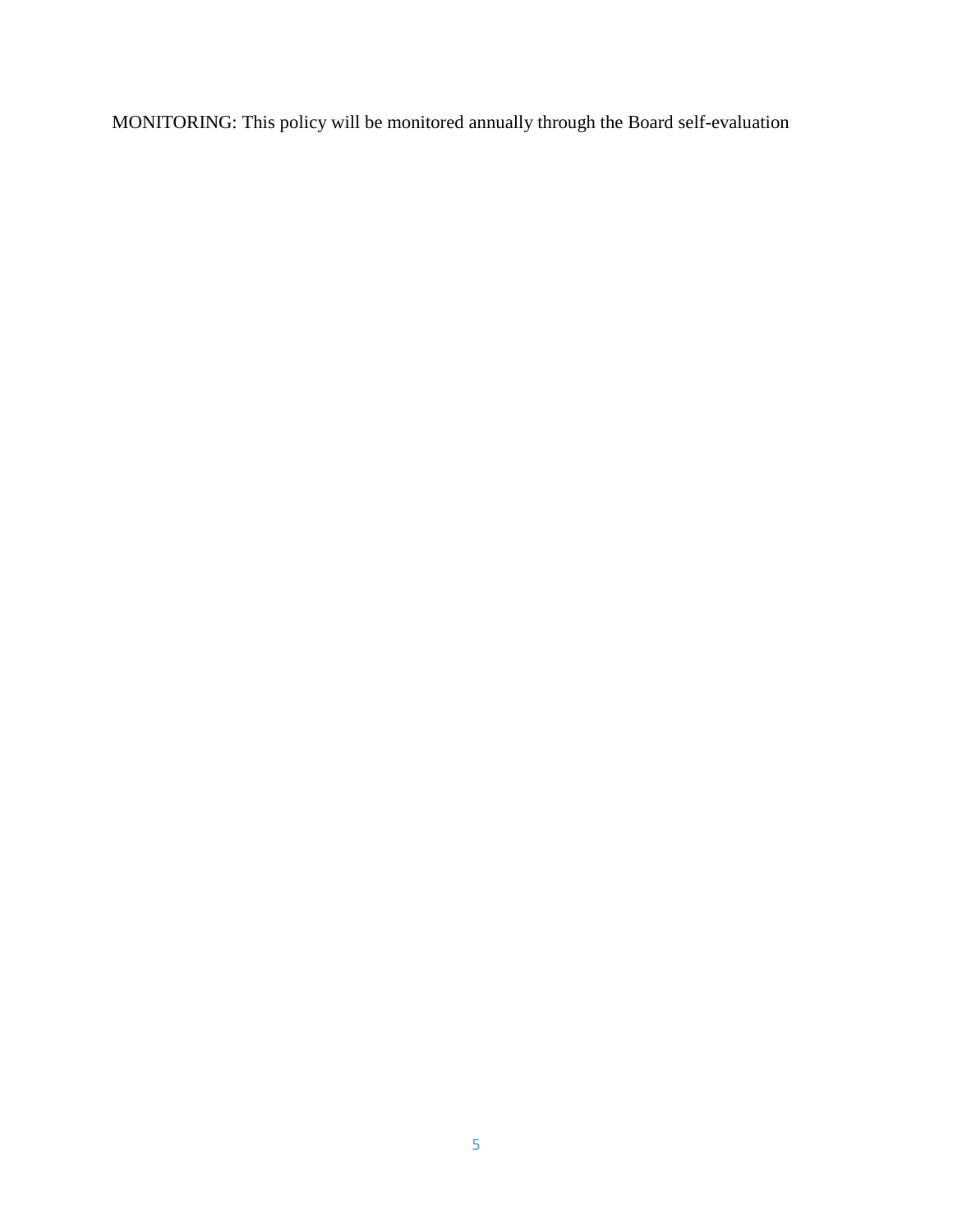### APPENDIX B:

Policy Type: Governance Process Policy Title: G10 – Personnel Committee Adopted: March 2011 Revised: May 2015

The TPSS Personnel Committee shall consist of the President and two other non-staff Board representatives, as selected by the Board. Because of the confidential nature of the Committee's work, Committee meetings are closed, including to Board representatives who are not appointed to the Committee by the Board. This provision supersedes Policy G-7.1.4. The role of the Personnel Committee shall be as follows:

G10.1 The Personnel Committee shall ensure that all Board representatives are in possession of the latest version of the TPSS Employee Handbook, so that Board representatives have full knowledge of existing Personnel policies.

G10.2 The Personnel Committee shall conduct an annual performance review of the General Manager of TPSS Co-op and issue a job performance review letter, which shall be reviewed and approved by the entire Board in executive session. In the event of a new hire, a probationary review will also be conducted no earlier than 90 days and no later than180 days from date of hire.

Said review will summarize the directives stemming from the monitoring reports on ends and limitation policies, through which, under Policy Governance, the TPSS Board monitors GM performance. That said, not all variations from "compliance" on monitoring reports are of equal importance. One key objective of the annual evaluation is to assess which areas of "noncompliance" are priority areas for improvement, what are priority areas of "compliance" where good performance should be maintained and built upon, and what areas (of either "compliance" or "non-compliance") are of less immediate importance to the Board. Said review will include making a recommendation to the Board regarding compensation and benefits.

G10.3 Upon the request of the General Manager, the Personnel Committee serves as a confidential "sounding board" for the GM if difficult personnel issues arise.

G10.4 In the event that the Board places any contractual limits on GM authority, the Personnel Committee shall oversee the enforcement of said restriction(s).

G10.5 The Personnel Committee shall have the authority to take appropriate action on behalf of the Board on the matters designated in this Policy between Board meetings but shall inform the Board of any said decisions at the following Board meeting (in executive session, if appropriate).

G10.6 The Board may delegate other responsibilities to the Committee as appropriate.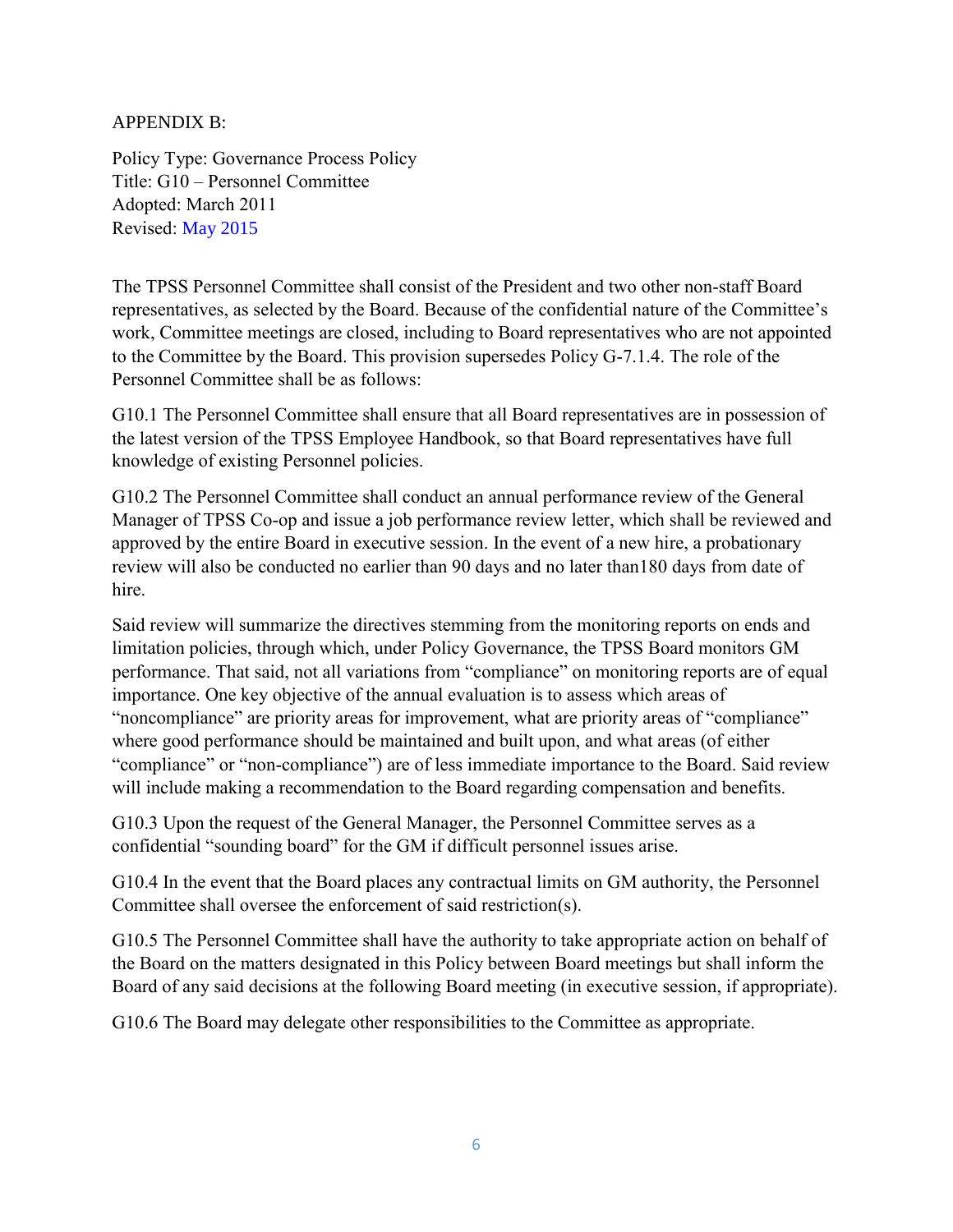APPENDIX C:

Policy Type: Governance Process Policy Title: G11 – Media Policy Adopted: April 2014 Revised: May 2015

TPSS Co-op is committed to conducting meetings that are open to its member-owners, except in those cases (e.g., personnel and legal matters) where confidentiality requires operating in closed session. Members of the press, even if they are not TPSS member-owners, are welcome to attend TPSS Board and Committee meetings. However, while TPSS is a community-owned business with thousands of member-owners, it is still a business. To permit access to the press, while creating an atmosphere that allows for an open and frank discussion of views regarding business issues, TPSS Co-op has adopted the following media policy to balance these competing needs:

G11.1: Members of the press are welcome to attend open sessions of TPSS Co-op Board of Representatives or TPSS Committee meetings. Prior to all such meetings, the facilitator of the meeting will ask all members of the press to identify themselves before officially starting the meeting. Members of the press should also identify themselves to the facilitator as soon as they arrive at the meeting.

G11.2: The use of video or audio recording devices is not permitted. However, reporters are welcome to take notes and report on actions taken. Photography is allowed.

G11.3: A reporter may quote an attendee, committee member, or Board member at a TPSS Coop meeting if and only if the reporter gets the express written consent of the person quoted.

G11.4: Audit and Finance Committee meetings are closed to media unless permission is granted by the Audit and Finance Committee Chairperson.